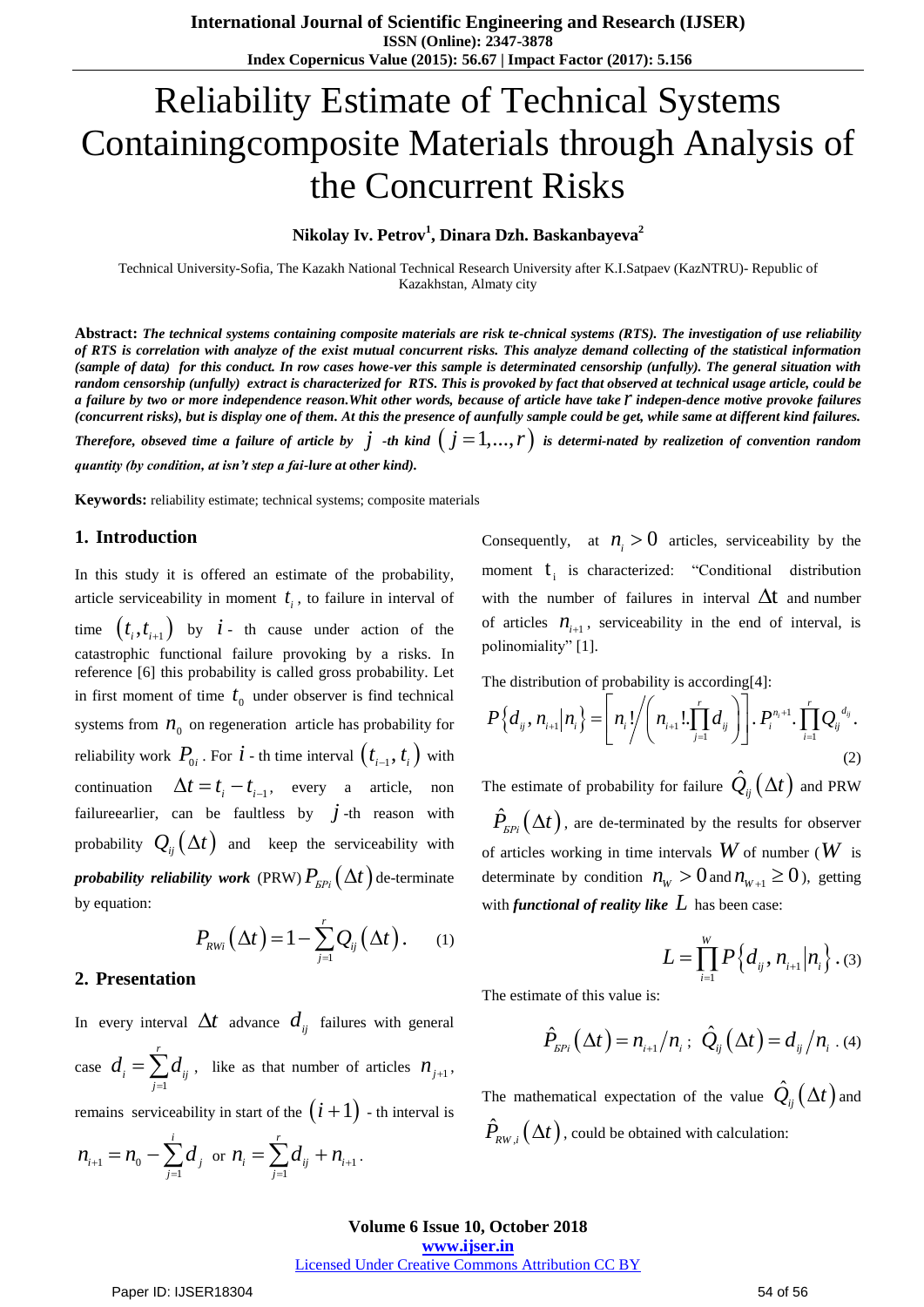**ISSN (Online): 2347-3878**

**International Journal of Scientific Engineering and Research (IJSER)**  
\n
$$
\begin{aligned}\n\text{ISSN (Online): } & 2347-3878 \\
\text{Index Copernicus Value (2015): } & 56.67 \mid \text{Import Factor (2017): } & 5.156 \\
M\left(\hat{Q}_{ij}\right) &= M\left(d_{ij}/n_i\right) = M\left(\frac{1}{n_i} \cdot M\left(d_{ij}|n_i\right)\right) - M\left(\frac{1}{n_i} \cdot Q_{ij}.n_i\right) = Q_{ij}; \\
M\left(\hat{P}_{iWij}\right) &= P_{RWi}.(5)\n\end{aligned}
$$
\nculations, it could be obtained the dispersion of the value:

\n
$$
\left(\hat{Q}_{ij}^2\right) = M\left(d_{ij}^2/n_i^2\right) = M\left(\frac{1}{n_i^2} \cdot M\left(d_{ij}^2/n_i\right)\right) = M\left\{\frac{1}{n_i^2} \cdot \left[n_i^2 \cdot Q_{ij}^2 + n_i \cdot Q_{ij}.(1 - Q_{ij})\right]\right\} =
$$

$$
M(Q_{y}) = M\left(\frac{1}{n_{y}}\cdot M\left(d_{y}\right)n_{y}\right) = M\left(\frac{1}{n_{y}}\cdot M\left(d_{y}\right)n_{y}\right) - M\left(\frac{1}{n_{z}}\cdot Q_{y}n_{z}\right) = Q_{y};
$$
  
By conditional calculations, it could be obtained the dispersion of the value:  

$$
M\left(\hat{Q}_{y}^{2}\right) = M\left(d_{y}^{2}/n_{y}^{2}\right) = M\left(\frac{1}{n_{y}^{2}}\cdot M\left(d_{y}^{2}/n_{y}\right)\right) = M\left\{\frac{1}{n_{y}^{2}}\cdot\left[n_{y}^{2}Q_{y}^{2} + n_{z}Q_{y}\cdot(1-Q_{y})\right]\right\} =
$$

$$
= Q_{y}^{2} + M\left(\frac{1}{n_{y}}\right) \cdot Q_{y}\cdot(1-Q_{y})
$$
 (6)  
From equation (6) with (5) it is obtained the following  

$$
D\left(\hat{Q}_{y}\right) = M\left(\frac{1}{n_{y}}\right)Q_{y}\cdot(1-Q_{y})
$$
 (7)  

$$
D\left(\hat{Q}_{y}\right) = M\left(\frac{1}{n_{y}}\right)Q_{y}\cdot(1-Q_{y})
$$
 (8)  

$$
D\left(\hat{Q}_{y}\right) = M\left(\frac{1}{n_{z}}\right)P_{\text{RW}}\cdot(1-Q_{y})
$$
 (9)  

$$
= \frac{Q_{y}^{2} + M\left(\frac{1}{n_{z}}\right)\cdot Q_{y}\cdot(1-Q_{y})}{n_{z}}.
$$
 The formula therefore is related to the system  

$$
M\left(n_{z}\right) = n_{z}\cdot\frac{1}{n_{z}}
$$
 (1)  $p_{z}\cdot\frac{1}{n_{z}}$  (1)  $p_{z}\cdot\frac{1}{n_{z}}$  (1)  $p_{z}\cdot\frac{1}{n_{z}}$  (1)  $p_{z}\cdot\frac{1}{n_{z}}$  (1)  $p_{z}\cdot\frac{1}{n_{z}}$  (1)  $p_{z}\cdot\frac{1}{n_{z}}$  (1)  $p_{z}\cdot\frac{1}{n_{z}}$  (1)  $p_{z}\cdot\frac{1}{n_{z}}$  (1)  $p_{z}\cdot\frac{1}{n_{z}}$ 

From equation (6) with (5) it is obtained the folloing new equation by the kind:

$$
D(\hat{Q}_{ij}) = M\left(\frac{1}{n_i}\right) Q_{ij} \cdot (1 - Q_{ij}).
$$
 (7)

Like this it is determined the dispersion for value of 
$$
\hat{P}_{RWi}
$$
  

$$
D(\hat{P}_{RWi}) = M\left(\frac{1}{n_i}\right) P_{RWi} \cdot \left(1 - P_{RWi}\right). \tag{8}
$$

The expression  $M\left(\frac{1}{n_i}\right)$  in equations (7) and(8) insists on approximation. For doing this approximation it is obtained the following estimation. Let exa-mine the equation:

$$
n_i = M(n_i) \{1 + [n_i - M(n_i)] / M(n_i)\} = M(n_i) (1 + \Delta)
$$
\n(9)

correctly with execution of a condition  $M(\Delta)$  = 0. From equality (9) follows after condition transformation new equation:

$$
M\left(\frac{1}{n_i}\right) = \frac{1}{M\left(n_i\right)} \cdot M\left(\frac{1}{1+\Delta}\right). \tag{10}
$$

Let use identity  $\frac{1}{1} = 1 - \Delta + \Delta^2/(1 + \Delta)$  $\frac{1}{1.4} \equiv 1 - \Delta + \Delta^2/(1$ 1  $\equiv 1 - \Delta + \Delta^2/(1 + \Delta)$ [4]  $\frac{1}{+\Delta}$  = 1 -  $\Delta + \Delta^2/(1+\Delta)$  [4], and

to put in equation (10). After transformation of the

equation (10) it is obtained the inequality:  
\n
$$
M\left(\frac{1}{n_i}\right) = \frac{1}{M(n_i)} \cdot \left\{1 + M\left[\Delta^2/1 + \Delta\right]\right\} \ge \frac{1}{M(n_i)} \tag{11}
$$

in which random quantity  $\Delta^2$  and  $1+\Delta$  take only one negative and positive value.

The expand of the function  $1/n_i$  in Taylor's series in neighborhood of a point  $M(n_i)$  with accuracy by fort member and respective mathematical expectation, determinates the equation:

(6)  

$$
M\left(\frac{1}{n_i}\right) = \frac{1}{M(n_i)} \cdot \left\{1 + D(n_i)/M^2(n_i) + \nu[D(n_i)/M^2(n_i)]\right\}
$$
(12)

where second member in brackets is relative dispersion of  $n_i$ , and third member is quantity of the higher ordinate.

The formulas for mathematical expectation and dispersion, have kind ac-cording [2, 3]:

$$
M(n_i) = n_0 \cdot \prod_{j=1}^{i-1} P_{\text{RW}j} = n_0 P_{0i},
$$
  

$$
D(n_i) = n_0 P_{0i} (1 - P_{oi}),
$$
  
following new equation:

$$
D(n_i)/M^2(n_i) = (1 - P_{0i})/(n_0.P_{0i}).
$$
 (13)

With high values of  $n_0$ , equation (13) will be striving by a value zero. Be-cause of this, the equations (11) and(13) the mathematical dependence can be shown by the next expression:

$$
\lim_{n\to\infty}M\left(\frac{1}{n_i}\right)=\frac{1}{M\left(n_i\right)},
$$

following, that the equation (7) and (8) could be approximated whit expressions:

$$
D(\hat{Q}_{ij}) \approx (1/n_0.P_{0i}).Q_{ij}.(1-Q_{ij}).
$$
 (14)  

$$
D(\hat{P}_{Rm}) \approx (1/n_0.P_{0i}).P_{i}.(1-P_{i}).
$$
 (15)

For determination of the efficient of the estimate  $\hat{Q}_{ij}$  it is necessary to finding the low limit of the their dispersion. By the inequality of the Rao-Kramer fol-lowing, that

$$
D(\hat{Q}_{ij}) \geq -[M(\partial^2 \ln L/\partial Q_{ij}^2)]^{-1}.
$$

Simultaneously by the equations (14) and (15) it is determinated after respective transformation equality:

$$
-\left[M\left(\partial^2\ln L/\partial Q_{ij}^2\right)\right]=n_{0}.P_{0i}.\left(P_i+Q_{ij}\right)/P_i.Q_{ij}.
$$
\n(16)

#### **Volume 6 Issue 10, October 2018**

**<www.ijser.in>**